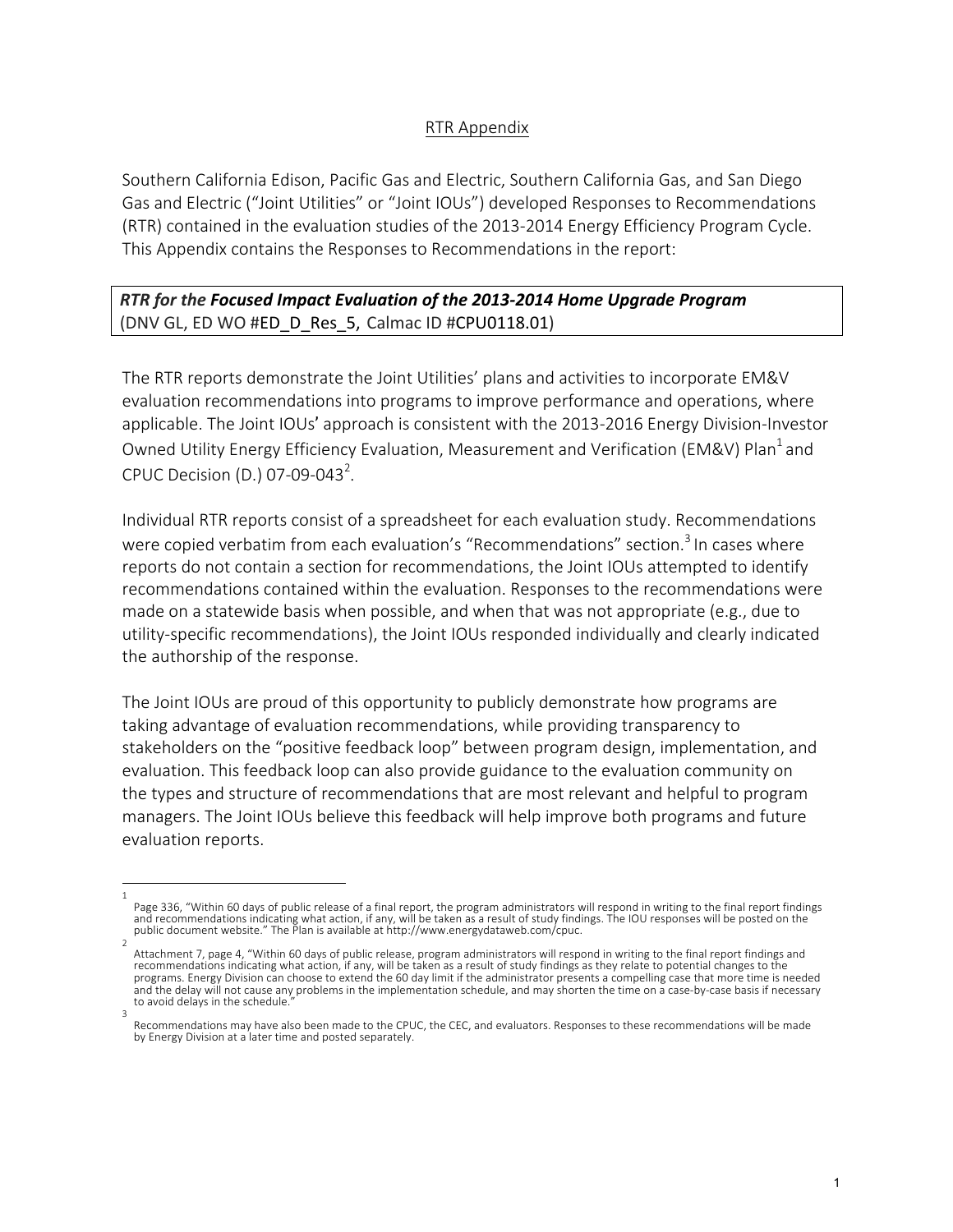## **Impact Evaluation**

Study Title: Focused Impact Evaluation of the 2013-2014 Home Upgrade Program

**Program: Home Upgrade**

**Author: DNV GL**

**Calmac ID: CPU0118.01**<br>**ED WO: ED D Res 5** 

**ED WO: ED\_D\_Res\_5**

Link to Report: http://calmac.org/publications/CPUC\_HUP\_Focused\_Evaluation-FINAL\_05-03-16atr.pdf

|                |        |                                                                                                                                                                                                                                                                                                           |                                                                                                                                                                                                                                                                                                                                                                                                                                                                                                                                                                                                                                                                                 |                                    | <b>Disposition</b>                       | <b>Disposition Notes</b>                                                                                                                                                                                                                                                                                                                                                                                                                                                                                                                                                                                                                                                                                                                                                                                                                                                                                                                                                                                                                                                                                                                                                                                                                                                                                                                                                                                                                                                                                       |
|----------------|--------|-----------------------------------------------------------------------------------------------------------------------------------------------------------------------------------------------------------------------------------------------------------------------------------------------------------|---------------------------------------------------------------------------------------------------------------------------------------------------------------------------------------------------------------------------------------------------------------------------------------------------------------------------------------------------------------------------------------------------------------------------------------------------------------------------------------------------------------------------------------------------------------------------------------------------------------------------------------------------------------------------------|------------------------------------|------------------------------------------|----------------------------------------------------------------------------------------------------------------------------------------------------------------------------------------------------------------------------------------------------------------------------------------------------------------------------------------------------------------------------------------------------------------------------------------------------------------------------------------------------------------------------------------------------------------------------------------------------------------------------------------------------------------------------------------------------------------------------------------------------------------------------------------------------------------------------------------------------------------------------------------------------------------------------------------------------------------------------------------------------------------------------------------------------------------------------------------------------------------------------------------------------------------------------------------------------------------------------------------------------------------------------------------------------------------------------------------------------------------------------------------------------------------------------------------------------------------------------------------------------------------|
| Item#          | Page # | <b>Findings</b>                                                                                                                                                                                                                                                                                           | <b>Best Practice / Recommendations</b>                                                                                                                                                                                                                                                                                                                                                                                                                                                                                                                                                                                                                                          | Recommendation<br><b>Recipient</b> | (Accepted,<br><b>Rejected, or Other)</b> | (e.g. Description of specific program change or Reason for rejection or Under further<br>review)                                                                                                                                                                                                                                                                                                                                                                                                                                                                                                                                                                                                                                                                                                                                                                                                                                                                                                                                                                                                                                                                                                                                                                                                                                                                                                                                                                                                               |
|                |        |                                                                                                                                                                                                                                                                                                           |                                                                                                                                                                                                                                                                                                                                                                                                                                                                                                                                                                                                                                                                                 |                                    |                                          |                                                                                                                                                                                                                                                                                                                                                                                                                                                                                                                                                                                                                                                                                                                                                                                                                                                                                                                                                                                                                                                                                                                                                                                                                                                                                                                                                                                                                                                                                                                |
| $\mathbf{1}$   | 24     | Statewide we found annual electric energy<br>savings, averaging 3.1%. Two climate zones<br>showed annual household savings of 5% or<br>more. In descending order from greatest to least ellectric energy. It may be worth reviewing the<br>savings, these climate zones were 16 and 11.                   | These evaluation results suggest the 2013-14<br>Home Upgrade Program is more effective at<br>saving gas and reducing demand than saving<br>current program to redefine the savings goals.<br>Any changes to the savings targets will affect<br>future, and redefining program design and<br>delivery to achieve greater savings.                                                                                                                                                                                                                                                                                                                                                | All PAs                            | Accepted                                 | The IOUs acknowledge that the program is more effective at saving gas than<br>reducing demand, due to the Energy Efficiency Loading Order encouraged by<br>the program design and measures offered.<br>The IOUs are encouraged by the findings, given the high GHG reduction<br>potential of both therm savings and peak demand savings, and the high value<br>to the grid of demand reduction at peak hours.<br>No current policy guides the IOUS to save more electric than gas. If electricity<br>is of higher priority, the IOUs agree to revisit goals for 2017. Currently, The<br>IOUs are meeting set program goals.<br>The IOUs are currently working together to determine what other measures or                                                                                                                                                                                                                                                                                                                                                                                                                                                                                                                                                                                                                                                                                                                                                                                                     |
|                |        |                                                                                                                                                                                                                                                                                                           |                                                                                                                                                                                                                                                                                                                                                                                                                                                                                                                                                                                                                                                                                 |                                    |                                          | means can be deployed to further reduce electricity use.                                                                                                                                                                                                                                                                                                                                                                                                                                                                                                                                                                                                                                                                                                                                                                                                                                                                                                                                                                                                                                                                                                                                                                                                                                                                                                                                                                                                                                                       |
| $\overline{2}$ | 24     | Statewide we found annual gas savings,<br>averaging 29.3%. Three climate zones showed<br>annual household savings of 30% or more. In<br>descending order from greatest to least savings,<br>these climate zones were 3, 4, and 9. These are<br>climate zones with more than 2,500 Heating<br>Degree Days. | When higher electric energy savings and demand<br>reductions, concentrate on our program goals,<br>the Program Administrators should concentrate<br>on the inland climate zones. The program seems<br>to be more effective at producing electric energy<br>savings in climate zones and areas with wider<br>temperature ranges. One approach might be to<br>concentrate on climate zones with higher and a<br>nearly equal number of Heating and Cooling<br>Degree Days. For example, climate zones in the<br>central portion of the state (4, 11, 12, and 13)<br>have more defined seasons with hotter<br>temperatures in the summer and cooler<br>temperatures in the winter. | CPUC, All PAs                      | Accepted                                 | The IOUs are encouraged by the findings that kWh reductions in inland climate<br>zones were greater than originally modeled.<br>The IOUs agree that climate zones with more defined seasons should be<br>targeted; as well as the range of customer demographics that drive<br>participation. Demographics differences between participants is Southern and<br>Northern California include age, income, education, and housing stock.<br>Additionally the difference of climate zones across IOUs should be considered<br>PG&E and SoCalGas share territories in climate zones 4, 11, 12, and 13. SCE<br>has a limited number of customers in climate zones 4, 11, 12 and 13, while<br>SDG&E has no customers in these climate zones. In SCE and SoCalGas shared<br>territory, the bulk of projects were completed in climate zones 9 and 10.<br>The IOUs hope to continue to find ways to reduce electricity use and demand<br>in inland climate zones. In 2013-2014, PG&E targeted marketing to inland<br>climate zones 11, 12 and 13, resulting in increased participation. In 2017,<br>SDG&E will target climate zones with wider temperature ranges (10, 14, 15)<br>and customers with high energy intensity values.<br>The IOUs are further researching to determine what other measures or means<br>we can deploy to further reduce electricity use and demand. Since SCE and<br>SoCalGas are single fuel IOUs with single fuel goals, any changes would have to<br>consider both IOUs and commodities. |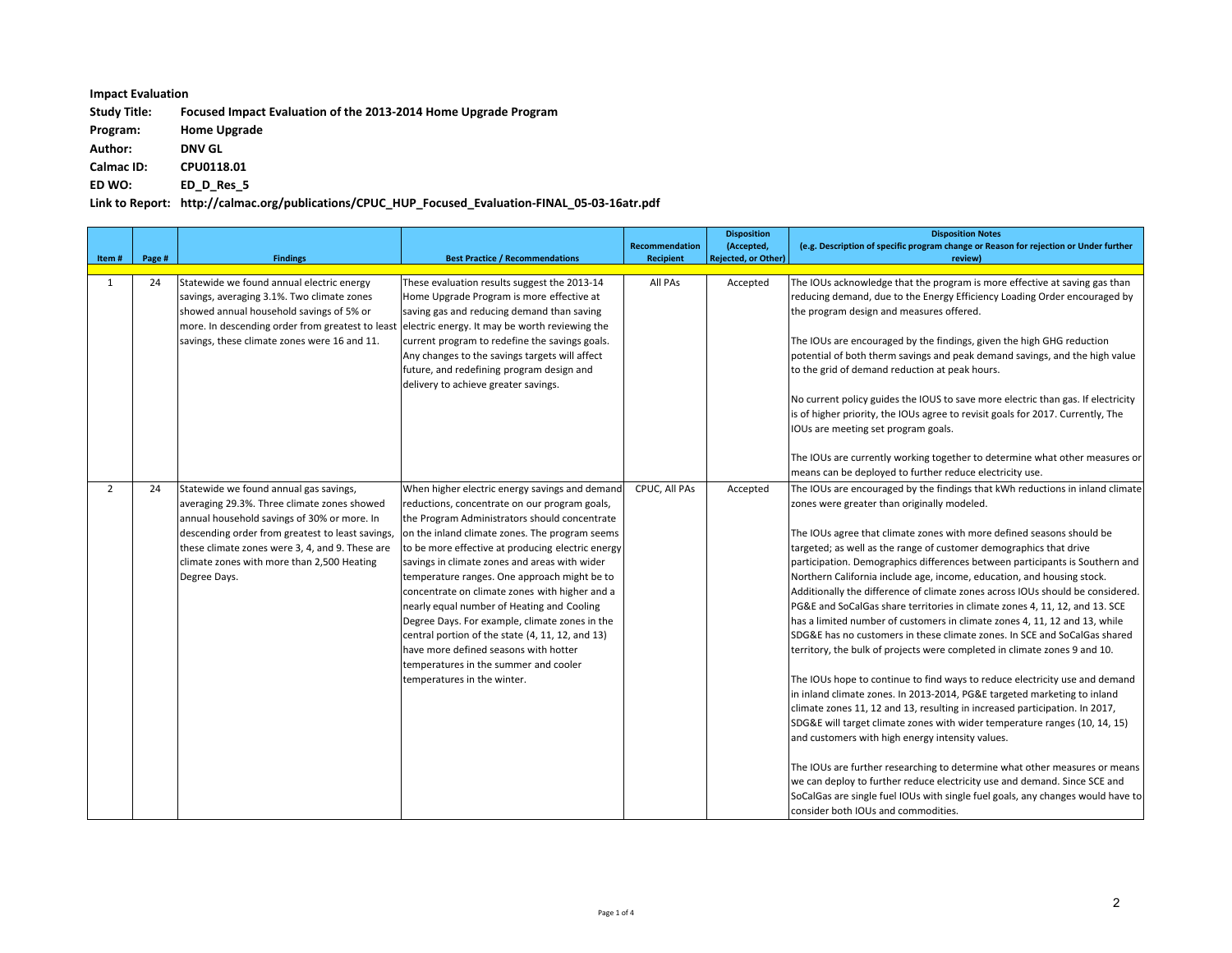|         |        |                                                                                              |                                                   |                  | <b>Disposition</b>         | <b>Disposition Notes</b>                                                              |
|---------|--------|----------------------------------------------------------------------------------------------|---------------------------------------------------|------------------|----------------------------|---------------------------------------------------------------------------------------|
|         |        |                                                                                              |                                                   | Recommendation   | (Accepted,                 | (e.g. Description of specific program change or Reason for rejection or Under further |
| Item#   | Page # | <b>Findings</b>                                                                              | <b>Best Practice / Recommendations</b>            | <b>Recipient</b> | <b>Rejected, or Other)</b> | review)                                                                               |
| 3, 4, 5 | 24     | Statewide we estimated a reduction in demand                                                 | Conduct additional research on customer           | All PAs          | Accepted                   | The IOUs will continue to evaluate measure combinations installed, savings            |
|         |        | of 7.4% between 3pm and 5pm during the                                                       | decision making and behavior relative to the      |                  |                            | and cost effectiveness of both program pathways and further refine and                |
|         |        | hottest days of the year (August and September), Home Upgrade Program. In addition, consider |                                                   |                  |                            | optimize program approaches.                                                          |
|         |        | except for two PAs                                                                           | both program paths using a larger sample to       |                  |                            |                                                                                       |
|         |        |                                                                                              | refine savings estimates. Include analyzing the   |                  |                            | The IOUs agree that past process evaluations indicated customers were                 |
|         |        |                                                                                              | differences in the measures that are              |                  |                            | primarily interested in comfort. Building shell and HVAC measures included in         |
|         |        |                                                                                              | implemented by each PAs territory. Depending      |                  |                            | nearly all jobs performed, and high customer satisfaction scores post-retrofit,       |
|         |        |                                                                                              | on the primary savings goal for the program       |                  |                            | indicate that the program as designed is meeting participating customer               |
|         |        |                                                                                              | (demand reduction or therm savings). For          |                  |                            | stated needs for comfort.                                                             |
|         |        |                                                                                              | example, including measures focusing on kW or     |                  |                            |                                                                                       |
|         |        |                                                                                              | therms could earn customers higher rebates        |                  |                            | The IOUs seek to further maximize kWh and therm savings through high                  |
|         |        |                                                                                              | than the current design of increasing the number  |                  |                            | performance HVAC installation standards. SCE and SoCalGas began                       |
|         |        |                                                                                              | of shell measures offered through the program.    |                  |                            | implementation of these standards in Q4 2015. PG&E is testing these                   |
|         |        |                                                                                              | In addition, we suggest surveys and interviews    |                  |                            | standards in 2016.                                                                    |
|         |        |                                                                                              | with participating homeowners to find out         |                  |                            |                                                                                       |
|         |        |                                                                                              | drivers for big reductions, increases, and little |                  |                            | The IOUs agree that additional information could be gathered on customer              |
|         |        |                                                                                              | change to energy usage. This will include a       |                  |                            | decision making and behavior, however much of this information is currently           |
|         |        |                                                                                              | comparison of savings and costs for Home          |                  |                            | gathered by the IOUs. The IOUs continue to conduct post-retrofit surveys on           |
|         |        |                                                                                              | Upgrade and Advanced Home Upgrade.                |                  |                            | all projects to collect contractor installation performance and customer              |
|         |        |                                                                                              |                                                   |                  |                            | satisfaction results. Additionally, SCE and PG&E complete behavioral                  |
|         |        |                                                                                              |                                                   |                  |                            | comparative analysis using AMI data on customers and mails out findings               |
|         |        |                                                                                              |                                                   |                  |                            | through Home Energy Reports. These reports compare behavior between the               |
|         |        |                                                                                              |                                                   |                  |                            | customer and 100 closest neighbors. These customers are currently randomly            |
|         |        |                                                                                              |                                                   |                  |                            | selected; SCE will investigate having a group of all prior Energy Upgrade             |
|         |        |                                                                                              |                                                   |                  |                            | California past participants as a study group to reinforce persistence.               |
|         |        |                                                                                              |                                                   |                  |                            | Additionally, PG&E utilizes customer targeting to encourage program                   |
|         |        |                                                                                              |                                                   |                  |                            | participation among high energy users, customers with a propensity to                 |
|         |        |                                                                                              |                                                   |                  |                            | participate, and climate zone. This effort has expanded into a targeted               |
|         |        |                                                                                              |                                                   |                  |                            | demand side management effort, to help reduce load a targeted substations in          |
|         |        |                                                                                              |                                                   |                  |                            | PG&E territory.                                                                       |
|         |        |                                                                                              |                                                   |                  |                            |                                                                                       |
|         |        |                                                                                              |                                                   |                  |                            | Past process evaluations indicate that behavior changes influence program             |
|         |        |                                                                                              |                                                   |                  |                            | results. Negative or neutral savers experienced take back due to behavior             |
|         |        |                                                                                              |                                                   |                  |                            | changes primarily consisting of: additional persons residing in the home, new         |
|         |        |                                                                                              |                                                   |                  |                            | or increased HVAC use when HVAC use was low or not present previously, and            |
|         |        |                                                                                              |                                                   |                  |                            | addition of plug load or appliances. These take-back findings led PG&E to             |
|         |        |                                                                                              |                                                   |                  |                            | propose the Pay for Performance approach as an alternative to the Home                |
|         |        |                                                                                              |                                                   |                  |                            | Upgrade Program, which pays only for savings achieved.                                |
|         |        |                                                                                              |                                                   |                  |                            |                                                                                       |
|         |        |                                                                                              |                                                   |                  |                            | The 7.4% reduction between the hours of 3:00 p.m. and 5:00 p.m. suggest that          |
|         |        |                                                                                              |                                                   |                  |                            | customers may be utilizing Demand Response initiatives. The IOUs request a            |
|         |        |                                                                                              |                                                   |                  |                            | process evaluation to analyze what is the cause of the 7.4% reduction. This           |
|         |        |                                                                                              |                                                   |                  |                            | data need should be incorporated into the 2017 M&E roadmap update.                    |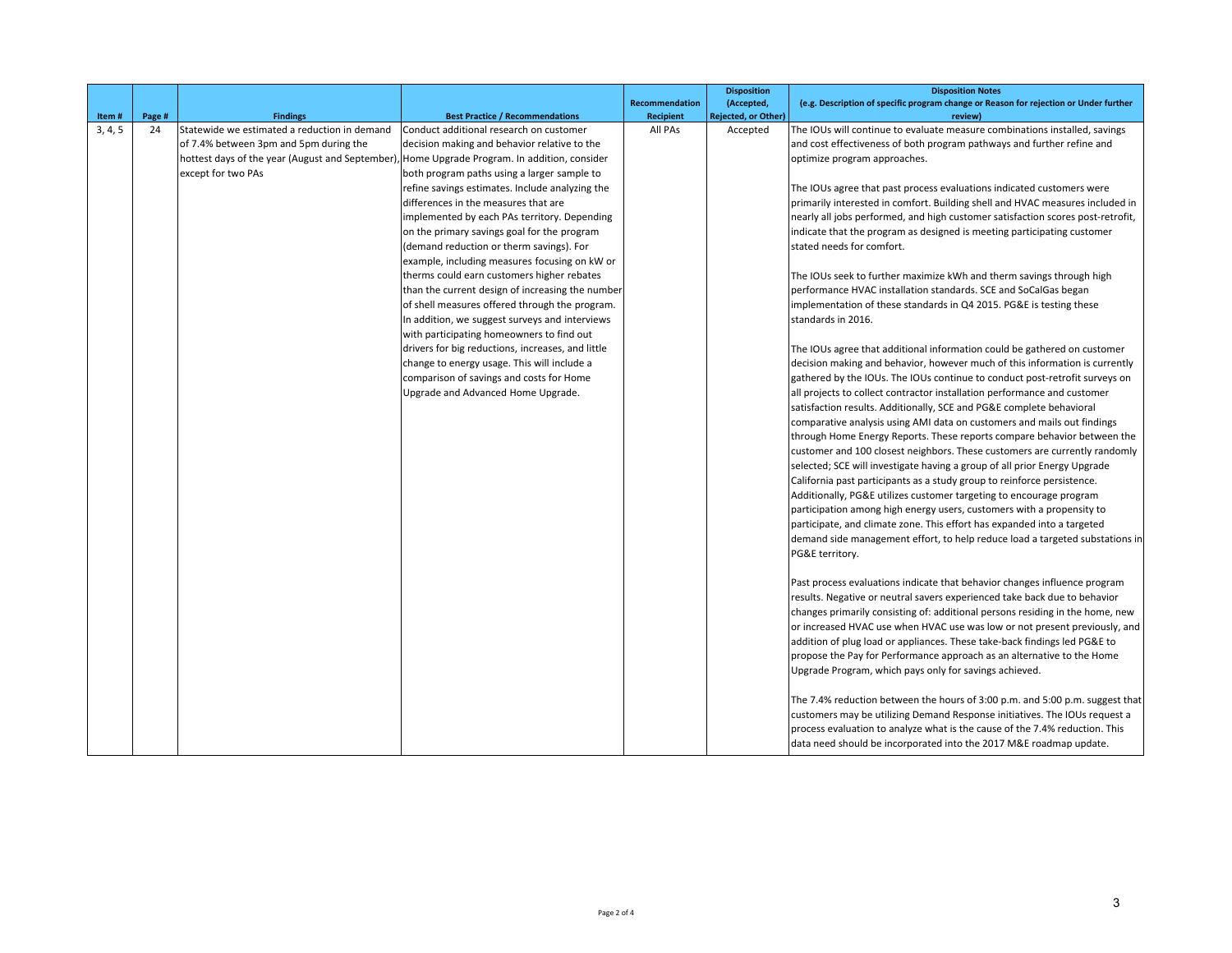|                |        |                                                                                                                                                                                                                                                                                                                                                                                                                                                                                                                                                                                                                                                                                         |                                                                                                                                                                                                                                                                                                                                                                                                                                                                                                                                                                                                                                                                       | <b>Recommendation</b> | <b>Disposition</b><br>(Accepted, | <b>Disposition Notes</b><br>(e.g. Description of specific program change or Reason for rejection or Under further                                                                                                                                                                                                                                                                                                                                                                                                                                                                                                                                                                                                                                                                                                                                                                                                                 |
|----------------|--------|-----------------------------------------------------------------------------------------------------------------------------------------------------------------------------------------------------------------------------------------------------------------------------------------------------------------------------------------------------------------------------------------------------------------------------------------------------------------------------------------------------------------------------------------------------------------------------------------------------------------------------------------------------------------------------------------|-----------------------------------------------------------------------------------------------------------------------------------------------------------------------------------------------------------------------------------------------------------------------------------------------------------------------------------------------------------------------------------------------------------------------------------------------------------------------------------------------------------------------------------------------------------------------------------------------------------------------------------------------------------------------|-----------------------|----------------------------------|-----------------------------------------------------------------------------------------------------------------------------------------------------------------------------------------------------------------------------------------------------------------------------------------------------------------------------------------------------------------------------------------------------------------------------------------------------------------------------------------------------------------------------------------------------------------------------------------------------------------------------------------------------------------------------------------------------------------------------------------------------------------------------------------------------------------------------------------------------------------------------------------------------------------------------------|
| Item#          | Page # | <b>Findings</b>                                                                                                                                                                                                                                                                                                                                                                                                                                                                                                                                                                                                                                                                         | <b>Best Practice / Recommendations</b>                                                                                                                                                                                                                                                                                                                                                                                                                                                                                                                                                                                                                                | <b>Recipient</b>      | <b>Rejected, or Other)</b>       | review)                                                                                                                                                                                                                                                                                                                                                                                                                                                                                                                                                                                                                                                                                                                                                                                                                                                                                                                           |
| 4              | 24     | Savings vary considerably by PA, for kW and<br>therms. For example, statewide average demand<br>(kW) reduction was 7.4%. The changes however<br>ranged from an average reduction of 17.8%<br>(PG&E) to an average kW increase of 8.1%<br>(BayREN).                                                                                                                                                                                                                                                                                                                                                                                                                                      | See recommendation 3                                                                                                                                                                                                                                                                                                                                                                                                                                                                                                                                                                                                                                                  | CPUC, All PAs         | Accepted                         | See response 3,4,5                                                                                                                                                                                                                                                                                                                                                                                                                                                                                                                                                                                                                                                                                                                                                                                                                                                                                                                |
|                |        | This difference may reflect the fact that PG&E<br>projects were in predominantly hotter climate<br>zones while BayREN projects were<br>predominantly in cooler climate zones.                                                                                                                                                                                                                                                                                                                                                                                                                                                                                                           |                                                                                                                                                                                                                                                                                                                                                                                                                                                                                                                                                                                                                                                                       |                       |                                  |                                                                                                                                                                                                                                                                                                                                                                                                                                                                                                                                                                                                                                                                                                                                                                                                                                                                                                                                   |
| 5              | 24     | For therms, the statewide average savings was<br>29.3%. This range spanned from 30.7% (BayREN)<br>to 7.8% (SoCalREN).                                                                                                                                                                                                                                                                                                                                                                                                                                                                                                                                                                   | See recommendation 3                                                                                                                                                                                                                                                                                                                                                                                                                                                                                                                                                                                                                                                  | CPUC, All PAs         | Accepted                         | See response 3,4,5                                                                                                                                                                                                                                                                                                                                                                                                                                                                                                                                                                                                                                                                                                                                                                                                                                                                                                                |
| 6              | 24     | Sample sizes are very small in the Southern part<br>of the state (particularly for gas).<br>These results are as accurate as they can be<br>given the quality and quantity of data.                                                                                                                                                                                                                                                                                                                                                                                                                                                                                                     | For Southern California, the results should not be<br>considered statistically representative of the<br>program population. Given the design and<br>demographics of the program however, there is<br>no evidence to suggest they are not an accurate<br>estimate of all program participants.                                                                                                                                                                                                                                                                                                                                                                         | CPUC, All PAs         | Accepted                         | SDG&E, SCE & SCG agree to work with this set of findings until more specific<br>Southern California results can be available. Due to the number of projects<br>chosen, this analysis does not represent the number of climate zones in<br>Southern California territories.<br>Since this recommendation does not address PG&E territory, PG&E can<br>neither accept nor reject this recommendation.                                                                                                                                                                                                                                                                                                                                                                                                                                                                                                                               |
| $\overline{7}$ | 25     | Tracking data sets were not complete and<br>changed during the analysis period. For example,<br>• the Home Upgrade and Advanced home<br>Upgrade projects were not clearly labeled or<br>flagged among all project administrators<br>• For some projects, multiple records separated<br>each measure. Unfortunately, the total savings<br>for the entire project was associated with each<br>record. Simply adding all measure savings<br>together resulted in savings that were greater<br>than the total usage for the home.<br>• the reported duration of most Home Upgrade<br>projects (66%) was cataloged as only 1 day.<br>These projects were set to a 30-day blackout<br>period. | The quality of tracking data needs to be<br>improved prior to an evaluation to ensure that<br>all PAs are recording data that is understandable<br>and useable.<br>• Energy Division ex-ante tracking data should be<br>coded consistently across all PAs<br>. The CPUC and IOUs should identify a<br>mechanism to check data prior to the start of an<br>evaluation, to ensure it has been properly coded<br>. Tracking data should be checked thoroughly by<br>PAs prior to submission. Specifically,<br>Home Upgrade and Advanced Home Upgrade<br>projects should be clearly differentiated<br>Projects that receive financing should be clearly<br>differentiated | CPUC, All PAs         | Accepted                         | The IOUs accept the recommendation and would like to engage DNV GL to<br>learn about the details of this study.<br>PG&E accepts the recommendation and acknowledges the need to improve<br>the quality of tracking data sets. Since the 2013-2014 program cycle, PG&E has<br>worked to improve the quality of the tracking data across all EE Programs.<br>Improvements for Home Upgrade include but are not limited to: separate<br>subprogram codes for each of the program pathways, increased data<br>validations to ensure data accuracy, and data standardization across all EE<br>programs.<br>PG&E looks to DNV GL to provide further, specific guidance on how to<br>differentiate the data fields highlighted, check and properly code data, track<br>financing data, verify project start and end dates in a manner consistent across<br>all PAs in order to fully address the spirit of the recommendation. In future |